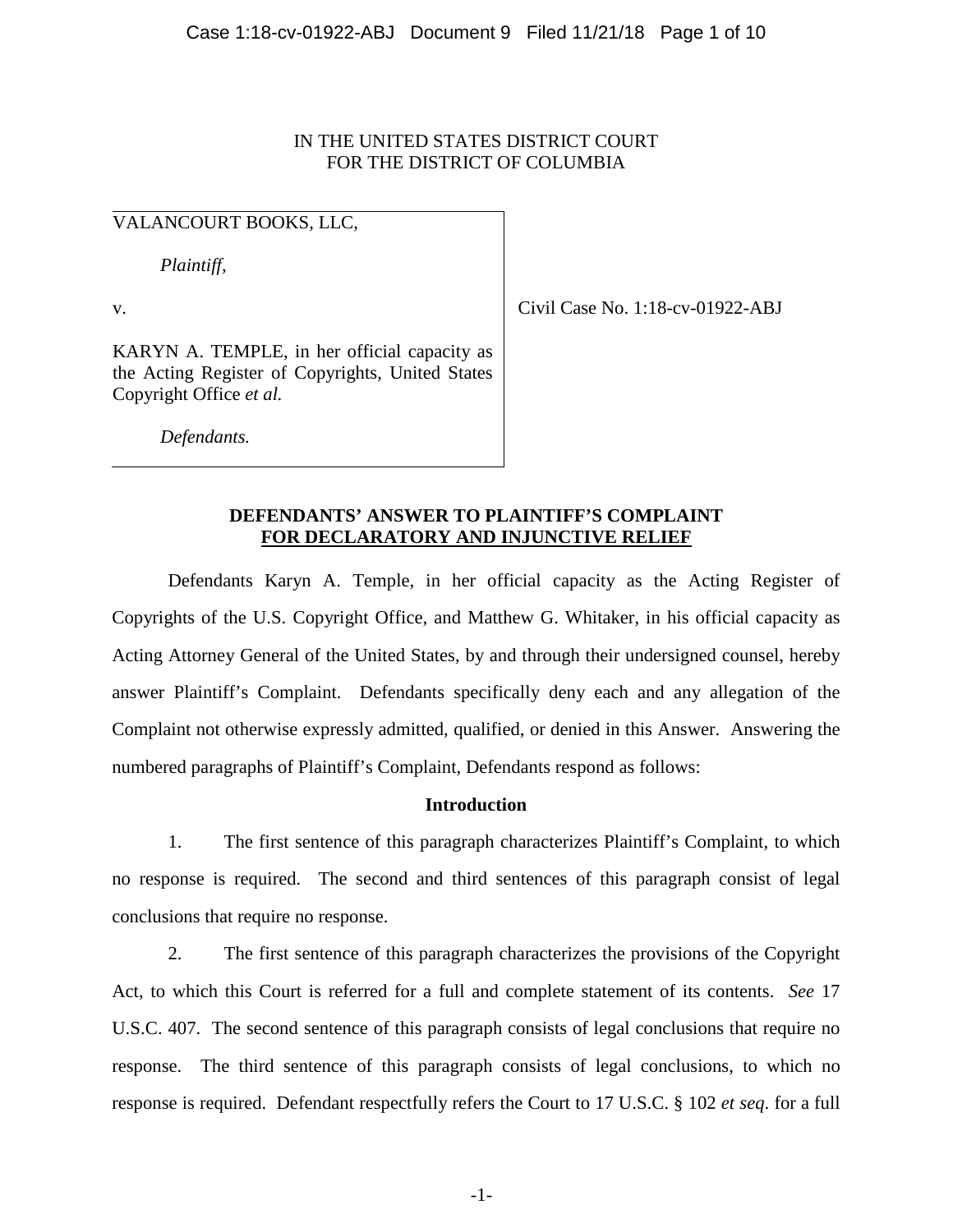#### Case 1:18-cv-01922-ABJ Document 9 Filed 11/21/18 Page 2 of 10

and complete explanation of the legal requirements for copyright protection. The fourth sentence of this paragraph consists of legal conclusions, to which no response is required.

3. Defendants admit that the Copyright Office sent a letter to Plaintiff requesting deposit of 341 books. That letter speaks for itself and is the best evidence of its contents. Defendants lack knowledge or information sufficient to form a belief as to the truth of the remaining allegations in the first three sentences of this paragraph. The fourth sentence of this paragraph consists of legal conclusions that require no response. The fifth sentence of this paragraph characterizes Plaintiff's Complaint, to which no response is required.

#### **Jurisdiction and Venue**

4. This paragraph characterizes Plaintiff's Complaint and consists of legal conclusions, to which no response is required.

5. This paragraph characterizes Plaintiff's Complaint and consists of legal conclusions, to which no response is required.

6. This paragraph consists of legal conclusions, to which no response is required.

7. This paragraph consists of legal conclusions, to which no response is required.

#### **Parties**

8. Defendants lack knowledge or information sufficient to form a belief as to the truth of the allegations in this paragraph.

9. Defendants admit that Karyn A. Temple is the Acting Register of Copyrights and Director of the United States Copyright Office. Defendants admit that the Copyright Office, under its authority in 17 U.S.C. § 407(d), sent Plaintiff letters on June 11 and August 9, 2018, the contents of which speak for themselves. Defendants further admit that the Copyright Office is located in Washington, D.C. Except as expressly admitted, Defendants deny the remaining allegations of this paragraph.

10. The first sentence of this paragraph is denied. Matthew G. Whitaker is now the Acting Attorney General of the United States and would be substituted in this action pursuant to Federal Rule of Civil Procedure 25(d). Defendants admit that the Attorney General is considered

-2-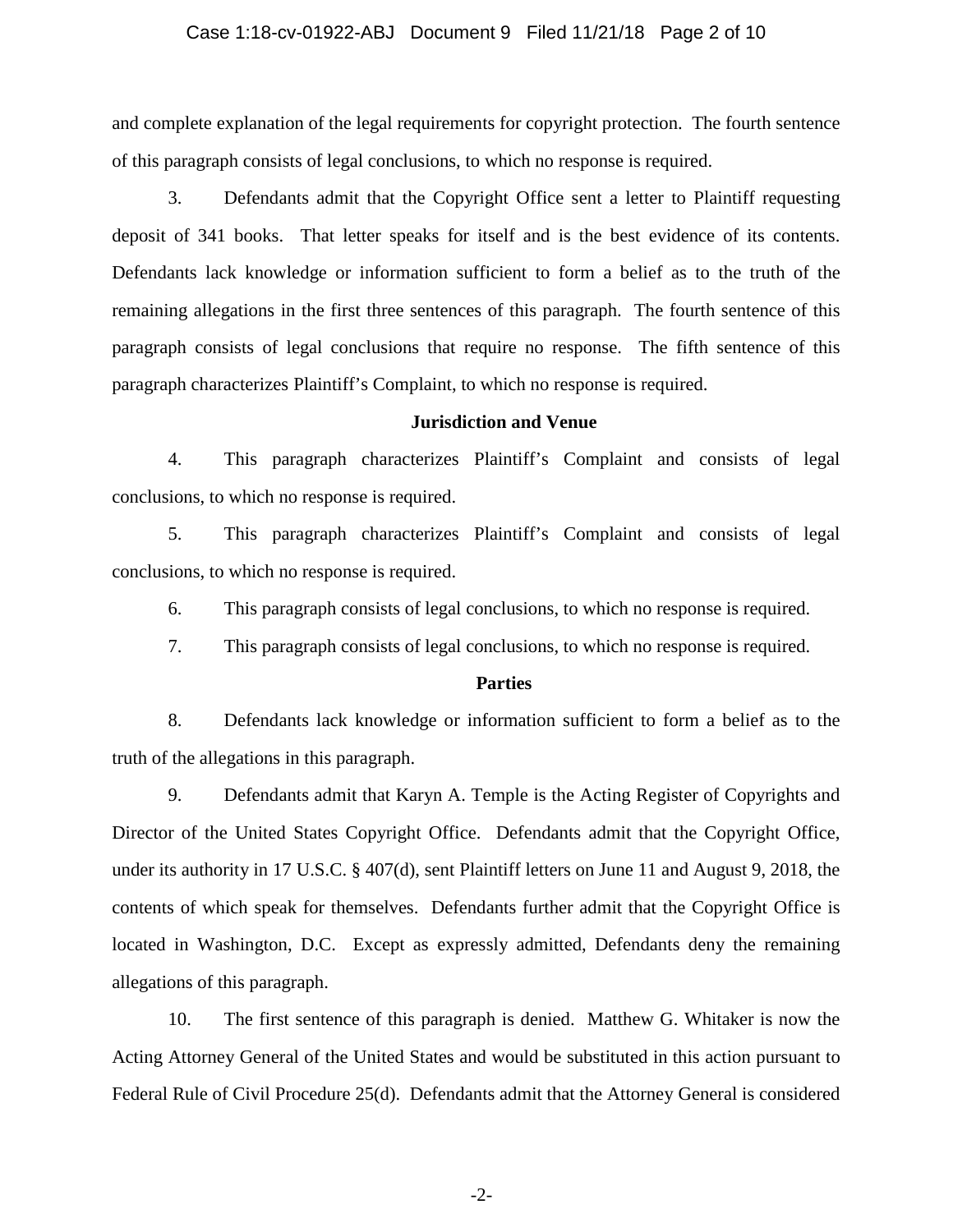#### Case 1:18-cv-01922-ABJ Document 9 Filed 11/21/18 Page 3 of 10

to be the chief law enforcement officer of the federal government, and otherwise deny the remaining allegations of this paragraph.

#### **Factual Allegations**

#### *Valancourt Books*

11. Defendants lack knowledge or information sufficient to form a belief as to the truth of the allegations in this paragraph.

12. Defendants lack knowledge or information sufficient to form a belief as to the truth of the allegations in this paragraph.

13. Defendants lack knowledge or information sufficient to form a belief as to the truth of the allegations in this paragraph.

14. Defendants lack knowledge or information sufficient to form a belief as to the truth of the allegations in this paragraph.

15. Defendants lack knowledge or information sufficient to form a belief as to the truth of the allegations in this paragraph.

16. Defendants lack knowledge or information sufficient to form a belief as to the truth of the allegations in this paragraph.

17. Defendants lack knowledge or information sufficient to form a belief as to the truth of the allegations in this paragraph.

18. Defendants lack knowledge or information sufficient to form a belief as to the truth of the allegations in this paragraph.

19. Defendants lack knowledge or information sufficient to form a belief as to the truth of the allegations in this paragraph.

20. Defendants lack knowledge or information sufficient to form a belief as to the truth of the allegations in this paragraph.

21. Defendants lack knowledge or information sufficient to form a belief as to the truth of the allegations in this paragraph.

-3-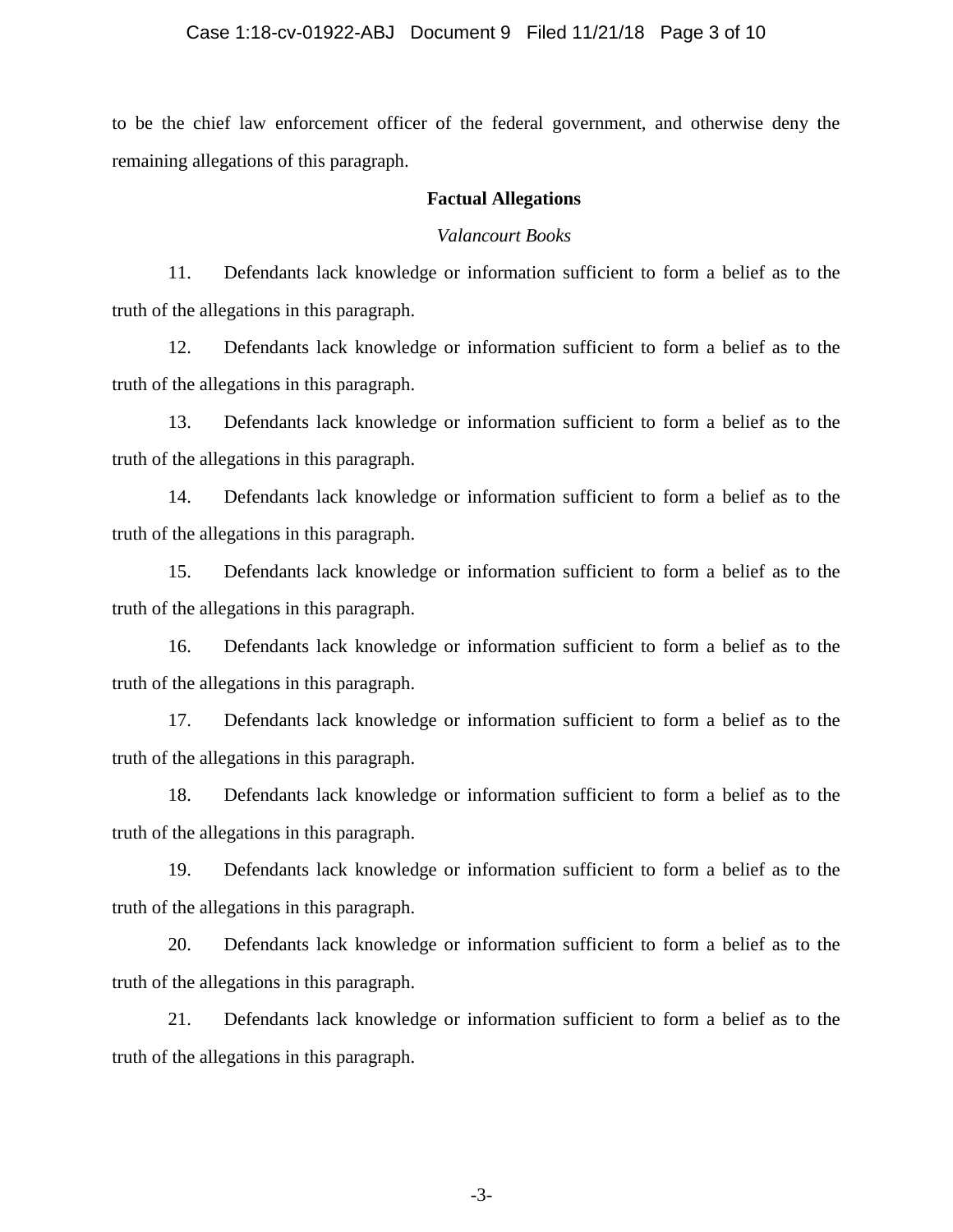#### Case 1:18-cv-01922-ABJ Document 9 Filed 11/21/18 Page 4 of 10

22. Defendants lack knowledge or information sufficient to form a belief as to the truth of the allegations in this paragraph.

23. Defendants lack knowledge or information sufficient to form a belief as to the truth of the allegations in this paragraph.

24. Defendants lack knowledge or information sufficient to form a belief as to the truth of the allegations in this paragraph.

25. Defendants lack knowledge or information sufficient to form a belief as to the truth of the allegations in this paragraph.

26. Defendants lack knowledge or information sufficient to form a belief as to the truth of the allegations in this paragraph.

27. Defendants lack knowledge or information sufficient to form a belief as to the truth of the allegations in this paragraph.

28. Defendants lack knowledge or information sufficient to form a belief as to the truth of the allegations in this paragraph.

29. Defendants lack knowledge or information sufficient to form a belief as to the truth of the allegations in this paragraph.

30. Defendants admit that some of the works that Plaintiff publishes are subject to copyright protection. What qualifies those works for copyright protection is a legal conclusion that requires no response. Defendants lack knowledge or information sufficient to form a belief as to the truth of the remaining allegations in this paragraph.

31. Defendants admit that some of the works that Plaintiff publishes are subject to copyright protection. What qualifies those works for copyright protection is a legal conclusion that requires no response. Defendants lack knowledge or information sufficient to form a belief as to the truth of the remaining allegations in this paragraph.

*The Mandatory Deposit Requirement*

-4-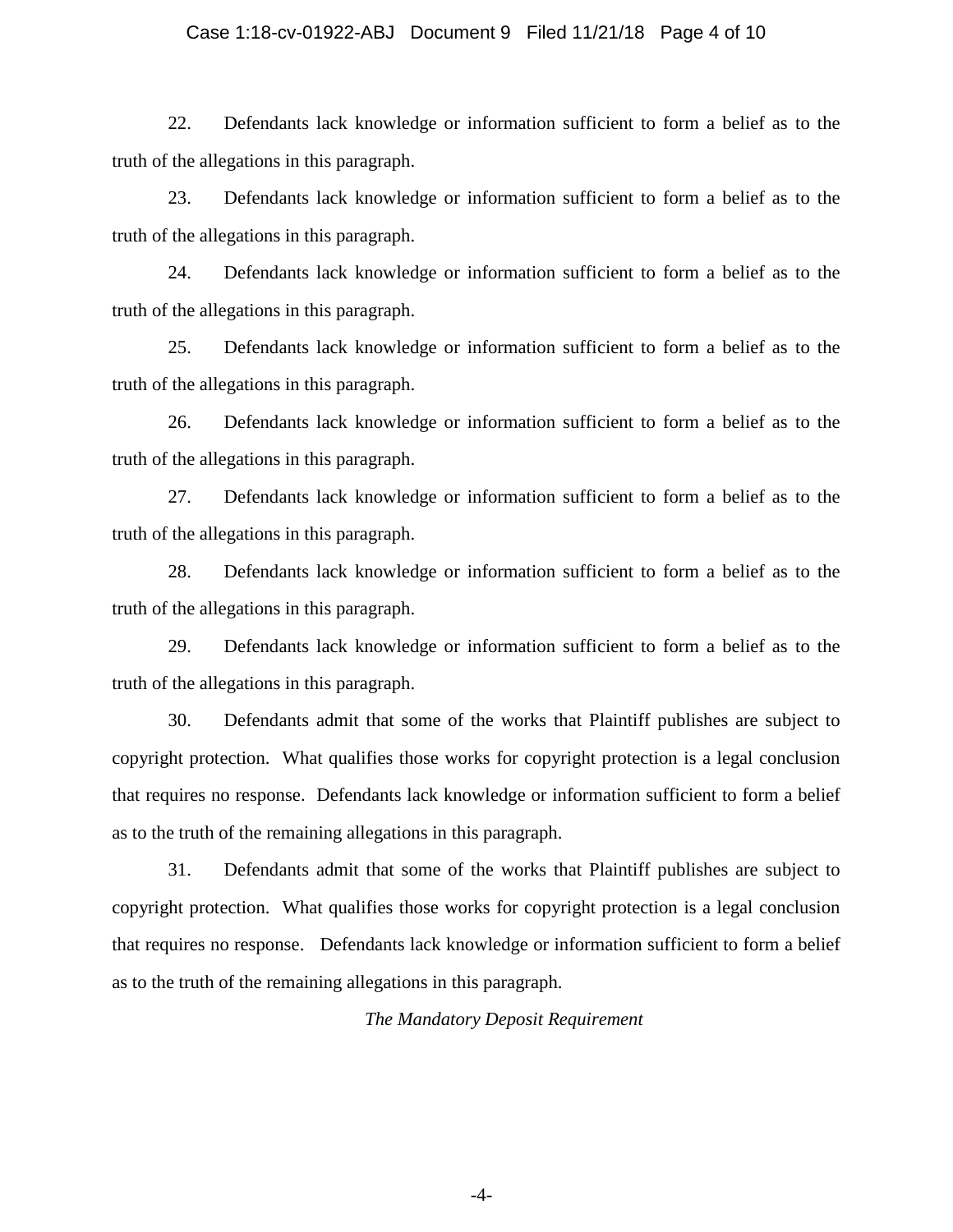#### Case 1:18-cv-01922-ABJ Document 9 Filed 11/21/18 Page 5 of 10

32. This paragraph characterizes 17 U.S.C. § 407(a), to which no response is required. This Court is referred to the cited statutory provision for a full and accurate statement of its contents.

33. Admitted.

34. This paragraph characterizes 17 U.S.C. § 407(d), to which no response is required. This Court is referred to the cited statutory provision for a full and accurate statement of its contents.

35. This paragraph characterizes 17 U.S.C. § 407(d), to which no response is required. This Court is referred to the cited statutory provision for a full and accurate statement of its contents.

36. Defendants deny the first sentence of this paragraph but admit that U.S. copyright law has included a provision requiring copyright owners to deposit copies of their works, subject to the specific provisions of the relevant law, since 1790. The remainder of this paragraph constitutes legal conclusions to which no response is required.

37. This paragraph characterizes *Wheaton v. Peters*, 33 U.S. 591, 592 (1834), and contains legal conclusions to which no response is required. This Court is referred to the cited decision for a full and accurate statement of its contents. Except as expressly admitted, Defendants deny the remaining allegations in this paragraph

38. This paragraph characterizes two statutory provisions and contains legal conclusions to which no response is required. This Court is referred to the cited statutory provisions for a full and accurate statement of their contents.

39. This paragraph characterizes Pub. L. No. 94-553, and contains legal conclusions to which no response is required. This Court is referred to the cited Public Law for a full and accurate statement of its contents.

40. Defendants admit that the Berne Convention for the Protection of Literary and Artistic Works was first accepted in 1886. Defendants further admit that the effective date for United States adherence to the Berne Convention is March 1, 1989, effectuated through the

-5-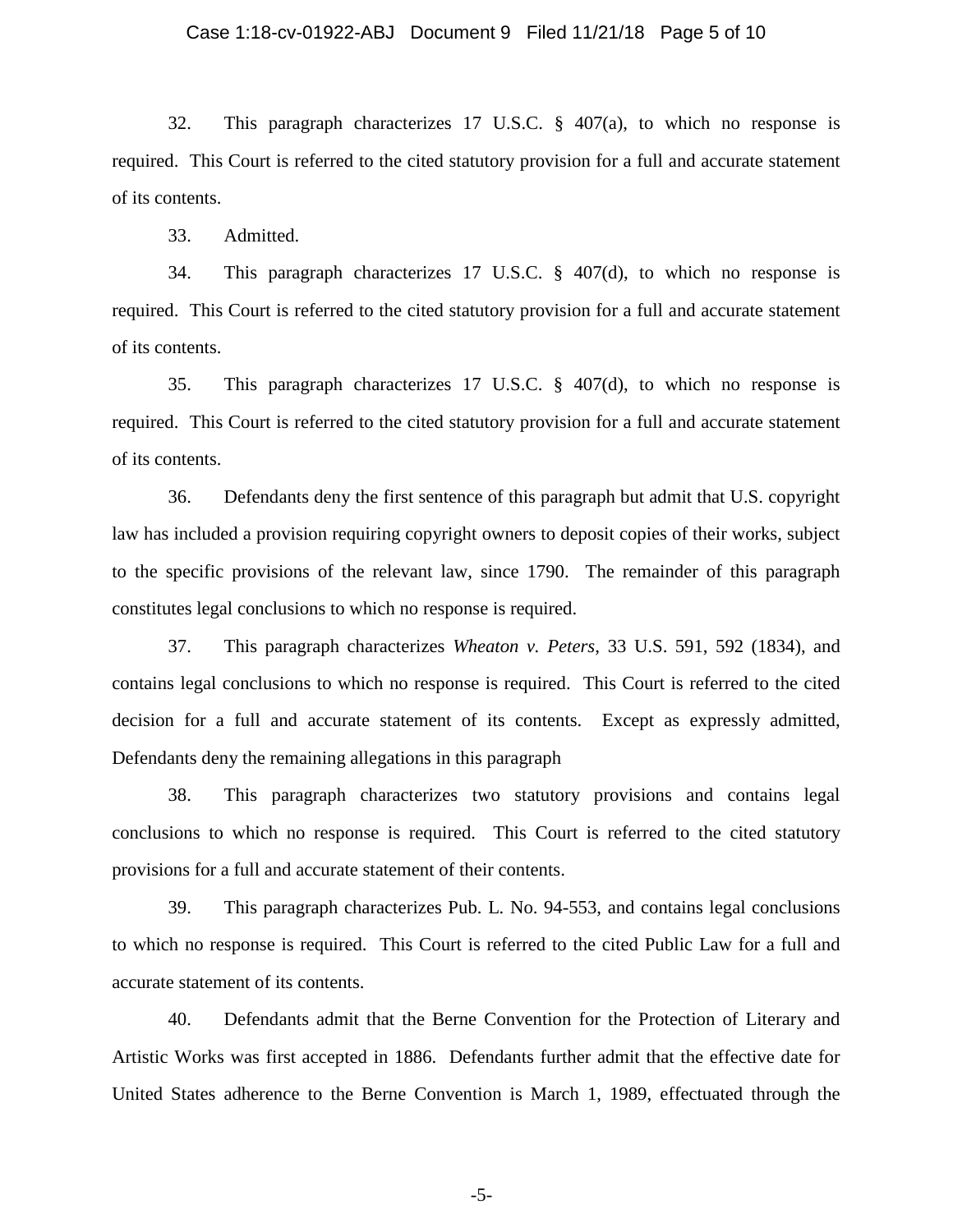#### Case 1:18-cv-01922-ABJ Document 9 Filed 11/21/18 Page 6 of 10

Berne Convention Implementation Act of 1988, Pub. L. No. 100-568. Defendants deny the third sentence of this paragraph. The remaining allegations of this paragraph constitute characterizations of laws and legal conclusions, to which no response is required.

41. This paragraph characterizes statutory provisions and contains legal conclusions to which no response is required. The Court is referred to the cited provisions for a full and accurate statement of their contents.

42. This first sentence of this paragraph characterizes 17 U.S.C. § 407(c), to which no response is required. This Court is referred to that statutory provision for a full and accurate statement of its contents. The second sentence of this paragraph characterize 37 C.F.R. § 202.19(c), to which no response is required. This Court is referred to the cited regulation for a full and accurate statement of its contents. Defendants deny the third sentence of this paragraph.

43. This paragraph characterizes 17 U.S.C. §§ 411 and 412, to which no response is required. This Court is referred to those statutory provisions for a full and accurate statement of their contents.

44. Defendants admit that with respect to some works, 17 U.S.C. § 408 requires copyright registrants to deposit copies of the works. This Court is referred to that statutory provision for a full and accurate statement of its contents. Defendants deny the remaining allegations of this paragraph.

45. Defendants admit that the Copyright Office has employees whose job duties include communicating with copyright owners about depositing works published in the United States with the Library of Congress. Except as expressly admitted, Defendants deny the remaining allegations in this paragraph.

### *The Valancourt Demand Letter*

46. Defendants admit that on June 11, 2018, the Copyright Office sent an email with attachments to James Jenkins regarding compliance with the mandatory deposit requirement. The remaining allegations in this paragraph are denied.

-6-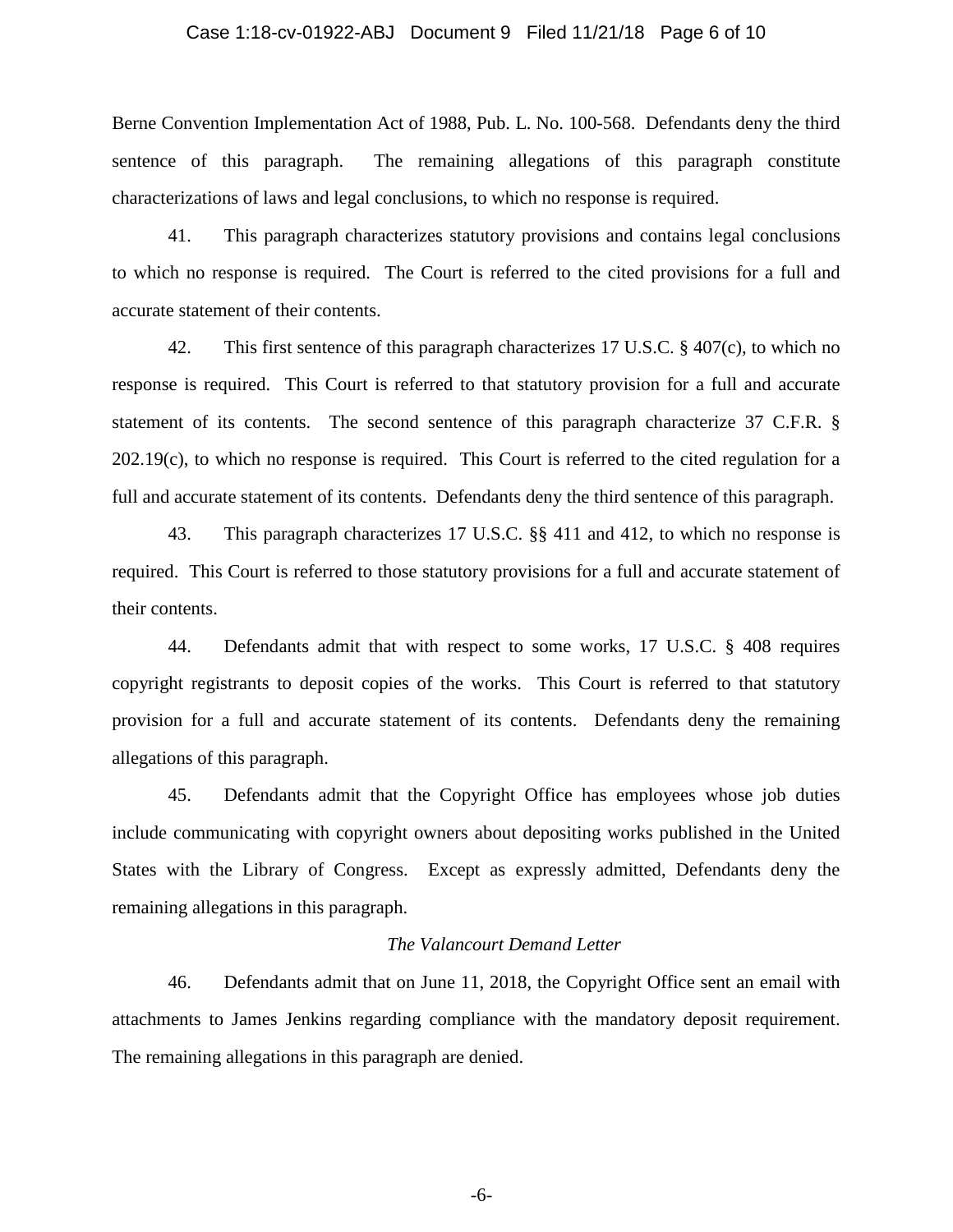#### Case 1:18-cv-01922-ABJ Document 9 Filed 11/21/18 Page 7 of 10

47. This paragraph characterizes Exhibit B to the Complaint, to which no response is required. The Court is referred to that exhibit for a full and accurate statement of its contents.

48. This paragraph characterizes an exhibit to the Complaint, to which no response is required. The Court is referred to that exhibit for a full and accurate statement of its contents.

49. Defendants lack knowledge or information sufficient to form a belief as to the truth of the allegations in this paragraph.

50. Defendants lack knowledge or information sufficient to form a belief as to the truth of the allegations in this paragraph.

51. Defendants admit that the Copyright Office received an email from Mr. Jenkins on June 12, 2018. The remaining allegations in this paragraph characterize Exhibit C to the Complaint, to which no response is required. The Court is referred to that Exhibit for a full and accurate statement of its contents.

52. This paragraph characterizes Exhibit C to the Complaint, to which no response is required. The Court is referred to that exhibit for a full and accurate statement of its contents.

53. This paragraph characterizes Exhibit C to the Complaint, to which no response is required. The Court is referred to that exhibit for a full and accurate statement of its contents.

54. Defendants admit that the Library of Congress has received books from Plaintiff in the past through the Cataloging-in-Publication program. Defendants lack knowledge or information sufficient to form a belief as to the truth of the remaining allegations in this paragraph 54.

55. Defendants admit that the Copyright Office responded to Mr. Jenkins' email on August 9, 2018. The remaining allegations in this paragraph characterize Exhibit D to the Complaint, to which no response is required. The Court is referred to that Exhibit for a full and accurate statement of its contents.

56. Admitted.

57. Denied.

-7-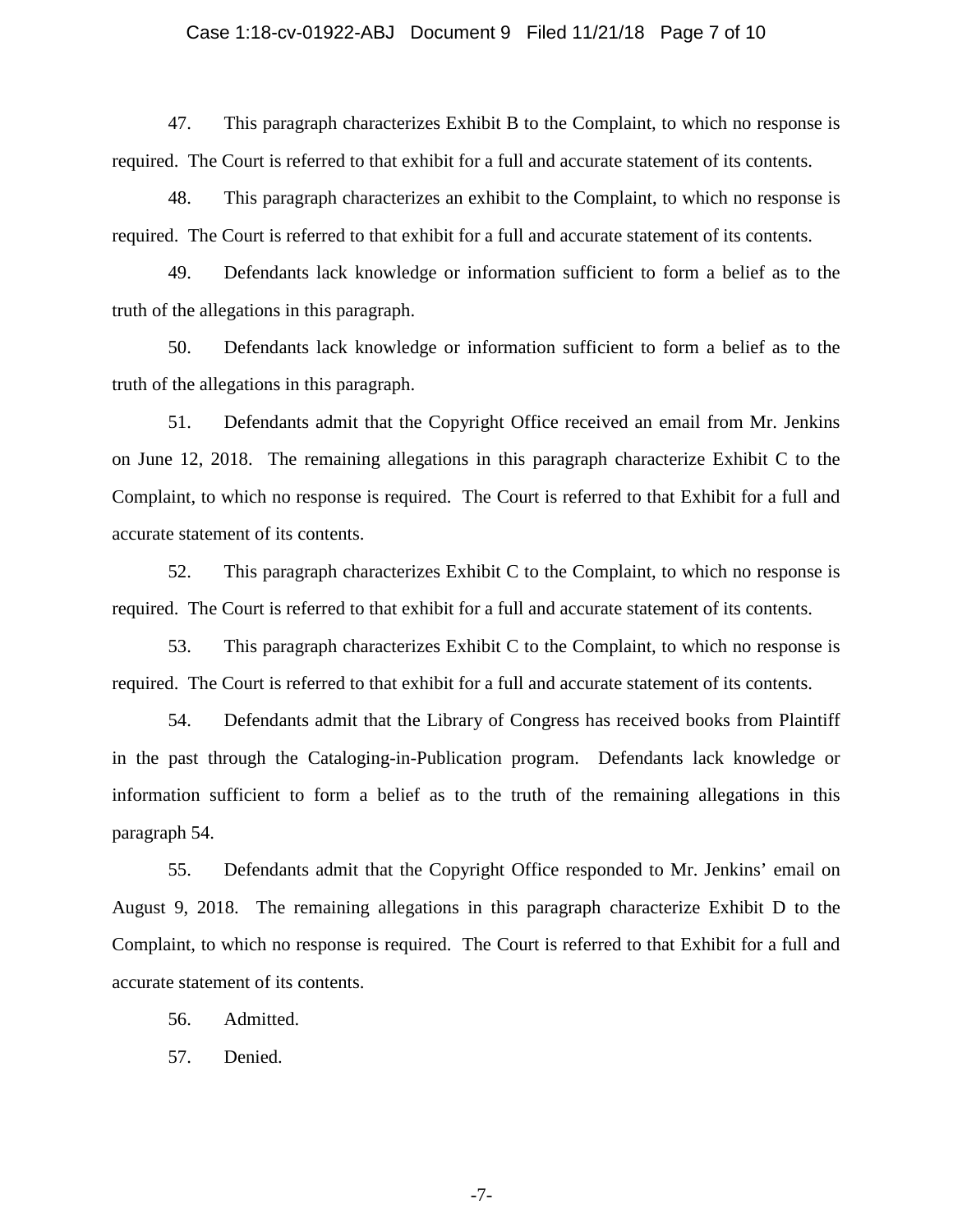58. This paragraph characterizes Exhibit E to the Complaint, to which no response is required. The Court is referred to that exhibit for a full and accurate statement of its contents.

#### **Alleged Injury to Plaintiff**

59. Defendants lack knowledge or information sufficient to form a belief as to the truth of the allegations in this paragraph.

60. Defendants lack knowledge or information sufficient to form a belief as to the truth of the allegations in this paragraph.

61. Defendants lack knowledge or information sufficient to form a belief as to the truth of the allegations in this paragraph.

62. Defendants lack knowledge or information sufficient to form a belief as to the truth of the allegations in this paragraph.

63. This paragraph consists of legal conclusions and of a characterization of 17 U.S.C. 407, to which no response is required. The Court is referred to that statutory provision for a full and accurate statement of its contents.

64. Defendants lack knowledge or information sufficient to form a belief as to the truth of the allegations in this paragraph 64.

#### **Alleged Constitutional Violations**

### **Count I (Fifth Amendment to the U.S. Constitution: Alleged Taking of Private Property Without Just Compensation)**

65. Defendants incorporate herein their prior responses to Paragraphs 1-64.

66. The allegations in this paragraph constitute legal conclusions to which no response is required.

67. The allegations in this paragraph constitute legal conclusions to which no response is required.

68. The allegations in this paragraph constitute legal conclusions to which no response is required.

-8-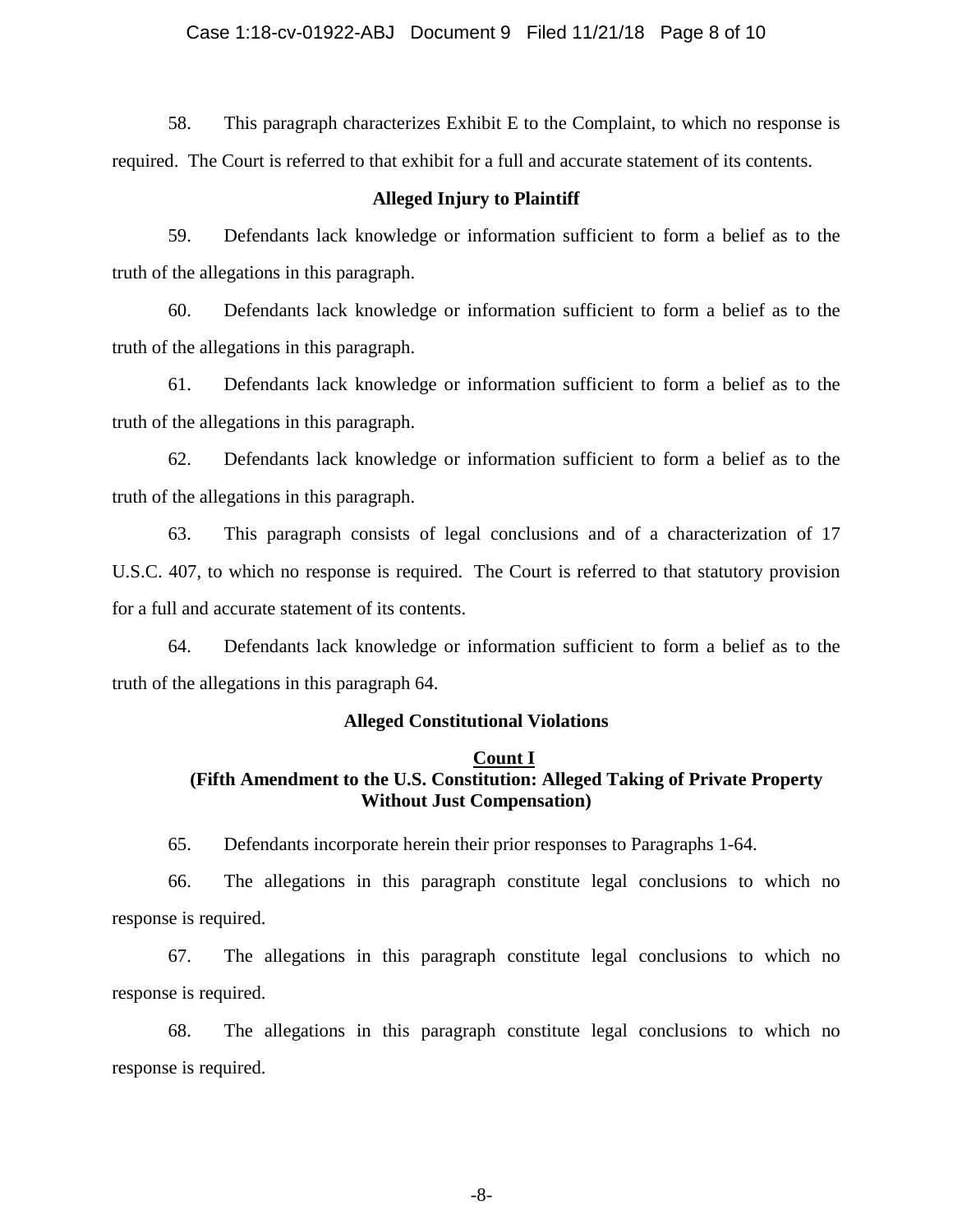#### Case 1:18-cv-01922-ABJ Document 9 Filed 11/21/18 Page 9 of 10

69. The allegations in this paragraph constitute legal conclusions to which no response is required.

70. The allegations in this paragraph constitute legal conclusions to which no response is required.

## **Count II (First Amendment to the U.S. Constitution)**

71. Defendants incorporate herein their prior responses to Paragraphs 1-70.

72. The allegations in this paragraph constitute legal conclusions to which no response is required.

73. The allegations in this paragraph constitute legal conclusions to which no response is required.

74. The allegations in this paragraph constitute legal conclusions to which no response is required.

75. The allegations in this paragraph constitute legal conclusions to which no response is required.

76. The allegations in this paragraph constitute legal conclusions to which no response is required.

77. The allegations in this paragraph constitute legal conclusions to which no response is required.

78. The allegations in this paragraph constitute legal conclusions to which no response is required.

## **Prayer For Relief**

Defendants deny that Plaintiff is entitled to the relief requested or any other relief.

#### **First Affirmative Defense**

Defendants reserve the right to amend their Answer with additional defenses of which they may become aware and to raise any other matter constituting an avoidance or affirmative defense.

-9-